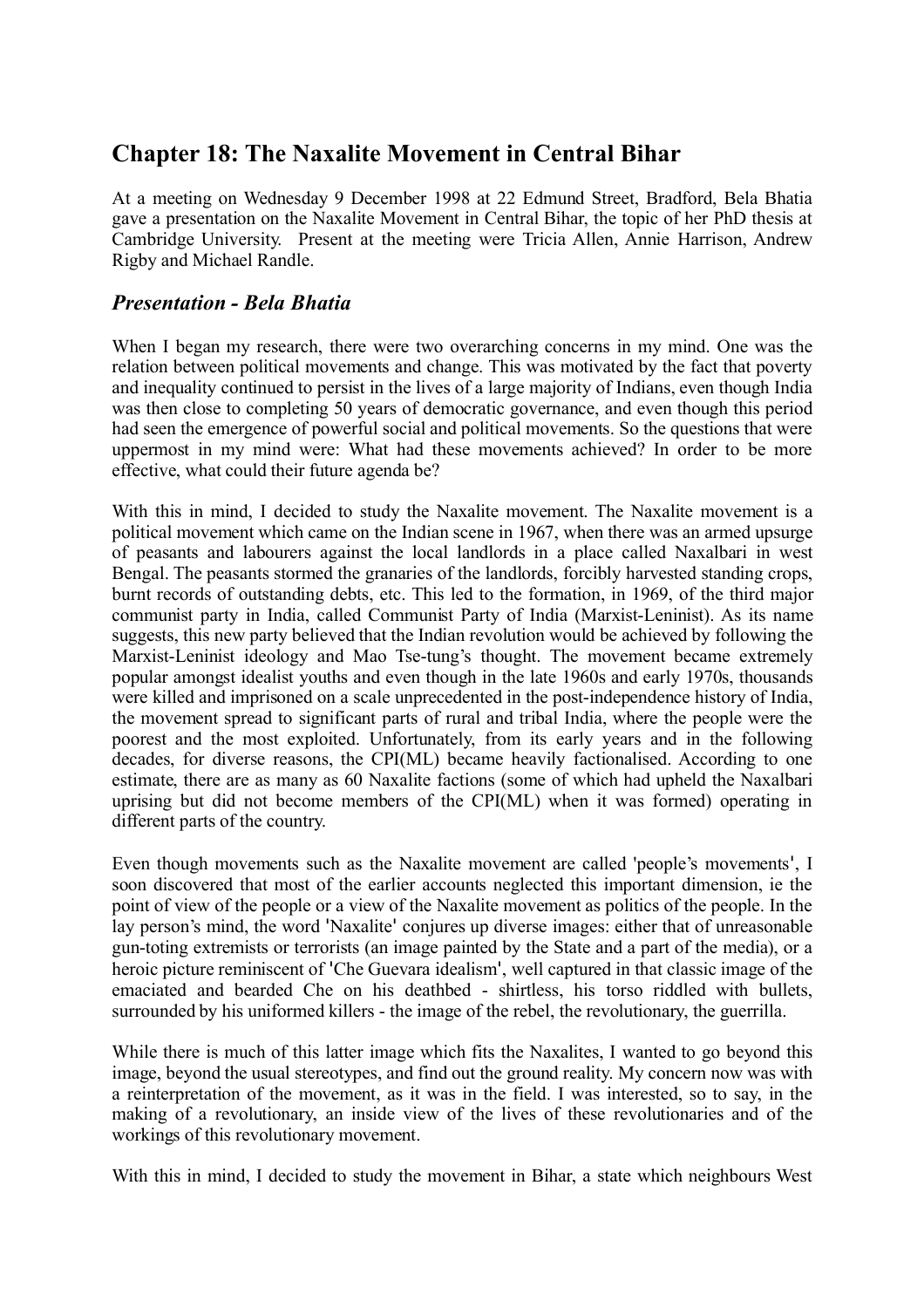Bengal. I decided on Bihar for three reasons. Firstly, because it is acknowledged as a stronghold of the movement. Secondly, because it is overwhelmingly rural (97%), and the poorest state in the country with as many as 60% of its nearly 100 million people below the poverty line. Many of these people are agricultural labourers - as many as 30-40% of the total rural population in some regions like central Bihar. Thirdly, I wanted to study three streams within the Naxalite movement. And this I could do in Bihar by studying the three dominant factions: CPI(ML)Liberation which is increasingly considered 'revisionist' by the other Naxalites, CPI(ML)Party Unity which is regarded as occupying the middle ground, and the Maoist Communist Centre (MCC) which is considered to be extreme left. The last two of these are banned and operate underground, though they have 'open fronts' which continue to function.

How does one study an ongoing revolutionary movement? To what extent can one determine in advance the specific aspects one wants to study and the methodology to be used? To what extent is the researcher in control of the research in terms of its direction and depth? I found that the best strategy was to let the field speak to you, to lead you. I found that as one proceeded on this journey, more or less in the spirit of a traveller, the questions deepened and unfolded. Each new village I visited added a different dimension to the story - and in the two years in the field I was able to cover 51 villages in 5 districts of central Bihar.

The aspects of the movement I ended up studying can be divided into three parts relating to (i) its genesis, (ii) its contemporary dynamics, and (iii) change. Today, I shall try to share some of the most important observations regarding the Naxalite movement in central Bihar.

#### *1. The Naxalites*:

Who are the Naxalites about whom the representatives of the State and the police speak in hushed tones? A large majority of Naxalites in central Bihar are landless agricultural labourers or poor peasants. Most of them are also *dalits*[1](#page-13-0) , ie they belong to the lowest castes in the caste hierarchy. A labourer in most parts of India, all the more so in Bihar, is not difficult to recognise. You have only to look at them, their faces, hands, feet, posture, expression. When you visit their homes, often you find their mud houses to be without doors. Inside the house, there are few possessions, and whatever there is, is carved out of mud - whether it be the *chullah* on which they cook, the *kothi* in which they store the grain, or the *matka* in which they store water. On a visit, you may find that even to seat you, they have to borrow a string cot or sometimes even a gunny bag. Thus live a large majority of the Naxalites. It is on account of their participation in large numbers that the Naxalite movement has earned for itself the reputation of being a *garibo ki* party (party of the poor).

#### *2. Kranti (revolution) - varying perceptions*:

In its own self-perception, ie especially that of its leaders, the Naxalite movement is a revolutionary movement. Yet, people rarely use the word '*kranti*'. Instead they describe their struggle as *izzat ki larai* (fight for basic dignity). On many occasions it was pointed out to me that it was not for wages alone or an improvement in their economic situation that they were fighting. 'We can live half hungry,' they said, 'but not without *izzat*'. By *izzat* they meant a basic acknowledgement of them as human beings, a right to be regarded and treated as such. Spelt out, this would mean many things: that the honour of their women should be respected. that they should not be called by a nameless '*arai*' (a derogatory form of address) but by their names, that they should be able to wear clean clothes in front of the landlord. Indeed wearing clean clothes, walking erect, looking straight in the eyes of the landlord while speaking to him, or even sitting in front of their own homes on a cot, used to be considered serious offences. So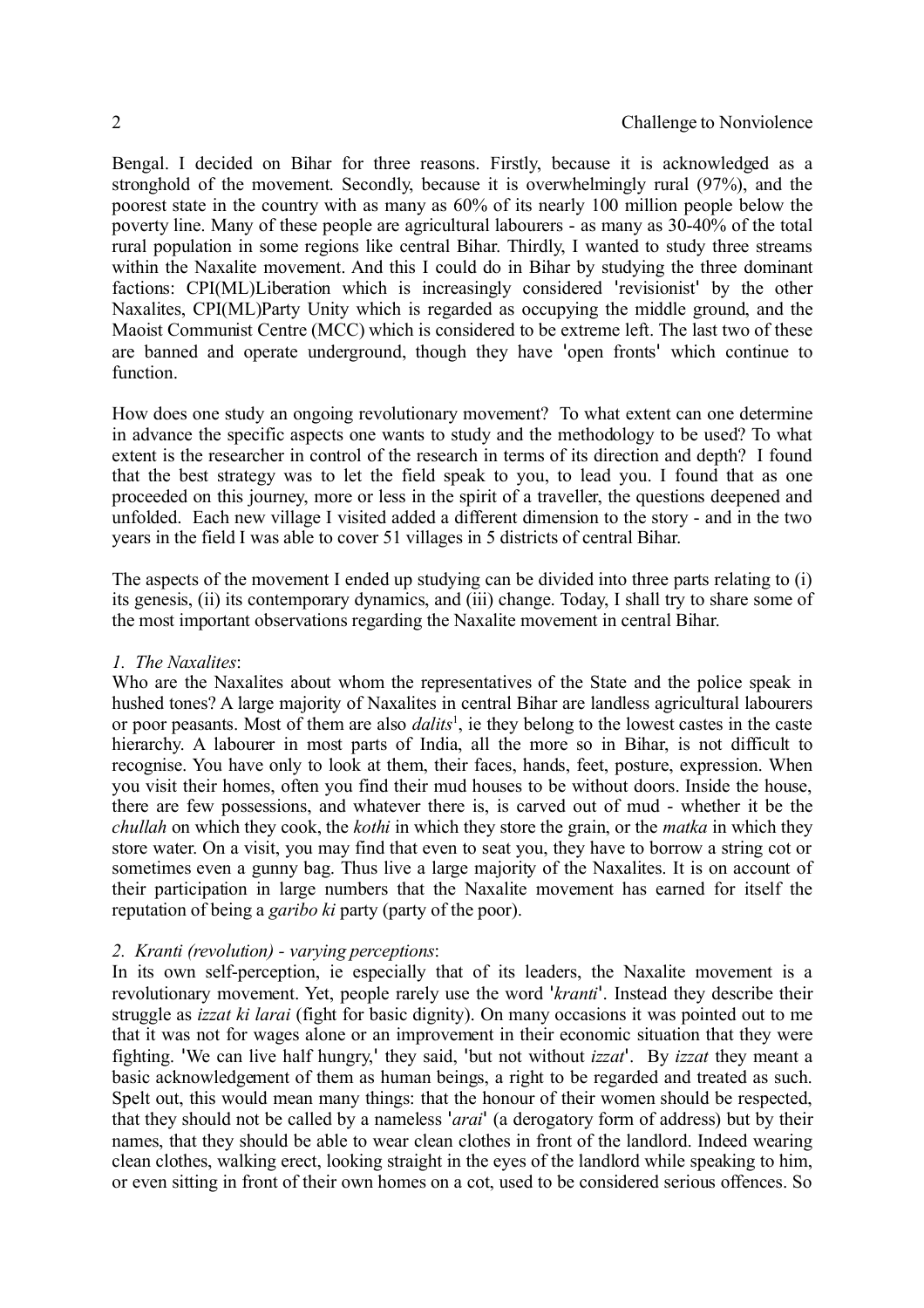*izzat*, in their perception, would mean living a life as a free human being, without fear, and worthy of respect.

#### *3. The reasons why people join or support the Naxalite movement*:

I found that people join the movement for many diverse reasons. At the village level, it is not difficult for them to ascertain who are their friends and who their enemies (if I may put it that way). They have only to look at the landlords and the political parties they join, to know that those parties are not for them. This is certainly the case during the time of elections, even though they have for the most part not been allowed to vote. The booths have always been captured at gunpoint. However, most of the political parties that contest elections, both on the right and the left, are not working with people in their day-to-day struggles. And this is where the question of joining the Naxalite party comes in.

In contrast to others, the *saathis* (or companions) - as the Naxalite comrades are called - are usually young people full of idealism and commitment, who are ready to rough it out, eat the same food as the poor people, and treat them as human beings at par. As mentioned above, this is itself revolutionary in the case of central Bihar. This, in addition to the fact that the movement speaks the language of equality, justice, rights - and asserts the need to fight to achieve these aims, for which the *saathis* are themselves ready to die - proves very attractive to the people. It remains the primary reason why people join the movement.

But besides ideology, and the construction of the ideology in their own terms, there are also several non-ideological reasons why people join. We must remember that the choice is not only between the Naxalite party and some other party (of uppercastes or classes), but often between one Naxalite faction and another, for now there are many villages where two or more factions exist. Also, when middle and sometimes even rich peasants join the party, you have to ask why they do so. Some of the non-ideological motivations for joining the Naxalites include concern for survival or protection, opportunism, revenge, fear, compulsion, power, historical linkages and even the geographical location of particular groups in a village. There are also sociological reasons. For example, members of a particular caste may not make a decision on an individual basis but on a caste basis; women may not make a decision individually but on the basis of the family, and so forth.

## *4. The issues*:

Revolutionary issues have tended to be the most basic ones, including rights which have been enshrined in the Indian constitution but which the government has failed to protect. As regards basic economic issues, the Naxalites have fought against the unlawful occupation of land, and the possession of land above the legal ceiling. Similarly, they have fought for better terms for sharecroppers, for minimum wages, and for control over common property resources. Social issues have included struggles that may be grouped under two heads (i) social equality and *izzat* (ii) social security - which includes freedom from attacks by dacoits.

Basic political issues have included a right to meet and confer - for in the old days it was unthinkable that labourers should go to meetings. Those Naxalite factions which have begun contesting elections have started ensuring that the people in their areas are able to vote. (The old line was to boycott elections. Participating or contesting elections was considered revisionist - as it still is by a large majority of the Naxalites). In these areas, as a consequence, booth capturing has greatly declined. In fact, in one district, there are two CPI(ML)Liberation MLAs (Members of the State Legislative Assembly). From this constituency, in 1989, the first Naxalite member of the central parliament was also elected. Locally, these are not small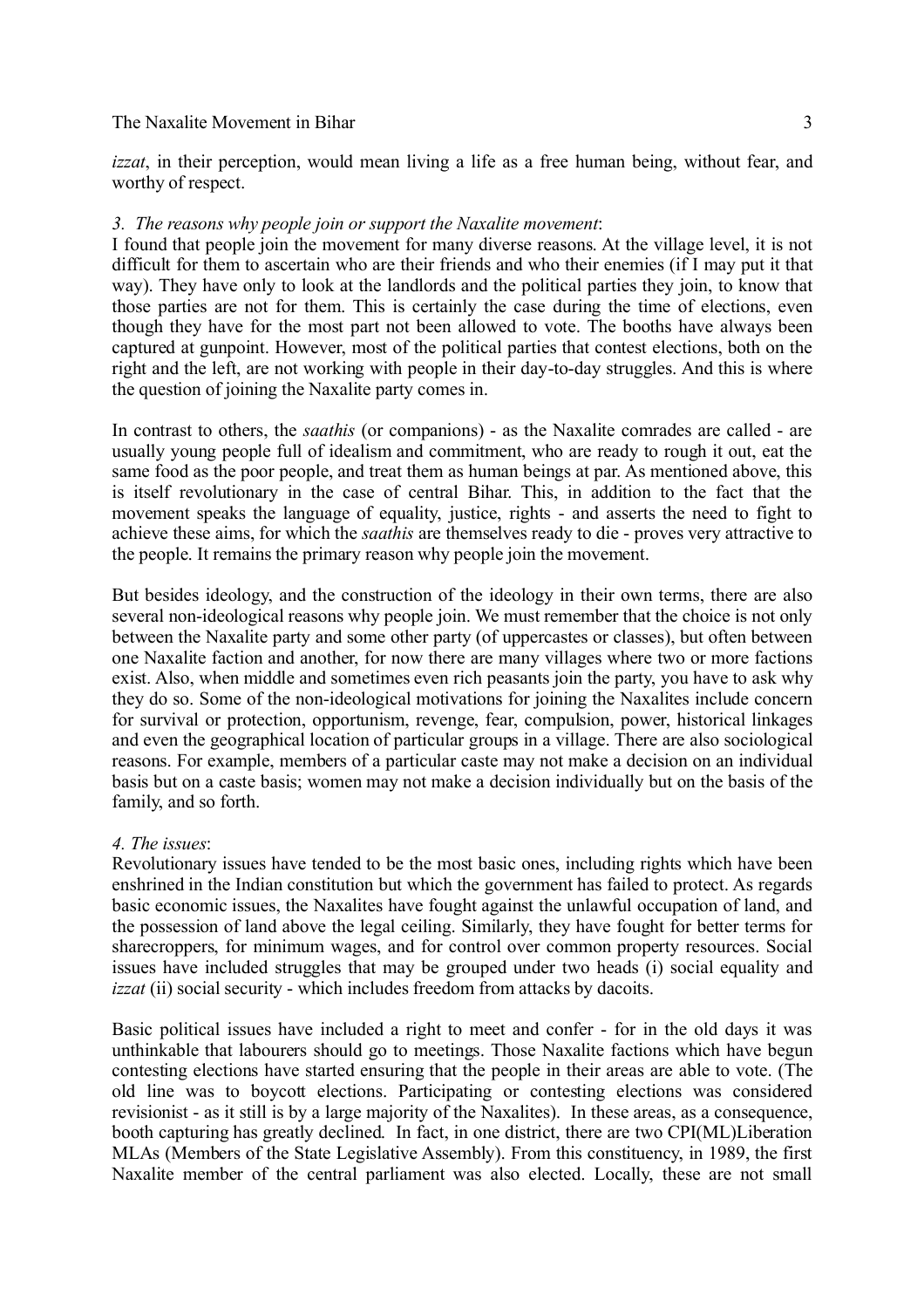victories. Indeed, for the landlords, it is unthinkable that not only economically, or socially, but also politically their power should be challenged. The landlords I met in these constituencies could not bear the fact that their MLA was a Naxalite!

Even though the issues that the Naxalite movement has taken up are basic issues, stories from village after village in Bihar reveal that even to achieve these minimum goals, long struggles had to be waged which at times took on the colour of war and became bloody battles.

## *5. The forms of struggle*:

The forms of struggle that the Naxalites have adopted have included both nonviolent as well as violent forms. In 1969, the initial political line of the original CPI(ML) was partial to the 'annihilation' of landlords. They considered mass movements to be a redundant form of struggle. Since then the image of the Naxalite movement has tended to focus on its armed activities. Perhaps the Naxalite movement today would have been very different had the value of building mass movements had been realised in 1969.

Today, one finds that the open organisations or fronts of each of these factions are very important and doing valuable work. And most of the forms of struggle that they adopt are nonviolent, for example, meetings, *dharnas* (sit-ins), *gherao* (encirclement), rallies, *bandhs* (closures), effigy burning, people's courts for adjudicating at local levels, economic and social boycotts, *hartals* (strikes), etc. Many other actions have required the use of force, for example, the looting of grain from the granaries (which has been done during droughts), looting of rifles from the landlords or the police, forcible harvesting of crops on contested fields, etc. Besides, village protection or defence groups have been organised at the village level, and armed squads at the regional level. These are organised on militaristic lines and include military hierarchy. While, by and large, the work of the open fronts and the underground squads tend to be complementary, there have been occasions when the relationship between the two has been tense.

## *6. The response of the state and the upper castes and classes*:

The state's response can be summarised in terms of four kinds of measures:

(i) Planning specific operations focussing on development works. Even though on paper a lot of money has been pumped into these, there has been almost no implementation.

(ii) Working in collusion with the landed. For example, most of these villages are dotted by police camps, which are often located on the property of upper-caste landlords and enjoy their hospitality.

(iii) Everyday forms of repression by the police including frequent raids, confiscation of household items, destruction of household property, threats and intimidation, using abusive language towards women, arrests without warrants and then imprisonment without trial or bail for many months, and sometimes torture in prison, and so forth.

(iv) Encounter killings - this is a result of official policy which gives policemen a license to kill the Naxalites upon getting hold of them. Such killings are then dressed up as killings which happened during the course of an encounter. These have been rightly called 'false encounters'.

Actions of the establishment, such as these, have time-and-again proved which side it was on. The upper castes and classes have responded to the Naxalites with organised violence. There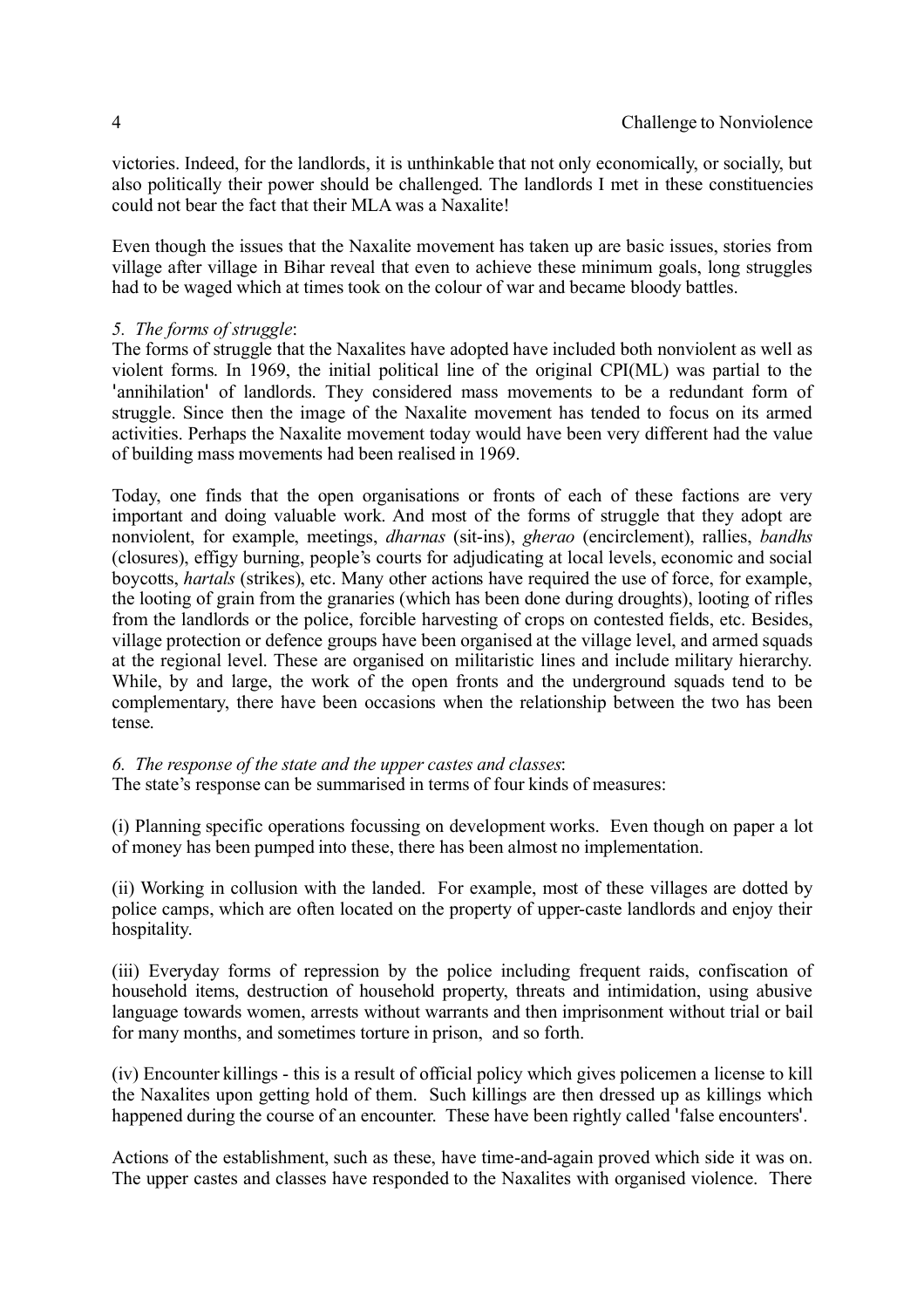is a nonviolent response in terms of 'surrender' or 'compromise', to a very limited extent. By and large they have tried to reassert their dominance, and to teach the '*raad-raiyan*' (another derogatory word used by them for the labourers, which means someone who is below them but very stubborn) a lesson by organising themselves into private armies (called *senas)*. The last three decades of class struggle have been accompanied by the rise of caste-based armies, which have been responsible for many massacres. So amongst the landed in Bihar, whether the *Bhumihars* or *Rajputs* (upper castes) or *Yadavs* or *Kurmis* (intermediate castes) or Muslims, their response has been the same. There are instances when groups have overcome their traditional antagonisms, for instance *Bhumihars* and *Rajputs* (who have equal status but a traditionally antagonistic relationship) and have joined hands to defend their class interests and formed a joint *sena*. Interestingly, some of them also use the language of 'liberation'. For example, one of the *senas* was called Swarna Liberation Front (front for the liberation of the higher castes).

During my fieldwork, I was able to document the emergence of one such *sena,* which started in 1994, called the *Ranbeer Sena*, and was able to interview some of their leaders. At the time, even though the *sena* was banned, the address of one of the leaders was given to me by the District Magistrate (who of course told me then not to tell anybody!) - making the collusion between the state and these private armies apparent. From 1994 until now the *Ranbeer Sena* has already committed seven major massacres, besides many killings on a day-to-day basis. Many of these killings and massacres have taken place despite a police presence. For example, in a massacre which took place in July 1996 by the *Ranbeer Sena*, houses were burnt, and 21 *dalit* women and children were killed, four of whom were less than 3 years old. Even though three police camps were located within 1 km of the hamlet, the violence was allowed to continue for 2-3 hours in the late afternoon.

*7. Amongst the internal weaknesses of the movement*, factionalism is the most serious. It has taken the form of internecine killings during the last decade, and led to scores of committed communist cadres dying at the hands of other communists.

*8. Achievements and weaknesses*: Besides factionalism, there are also several other weaknesses in the movement. I have raised these in the thesis in the form of questions to the movement. They concern issues such as ideology, caste, social aspects, living conditions, gender, democratic rights, etc. - which I shall not go into right now.

There are other aspects which pose some difficulty and call for some thinking. At the local level, one finds that in many Naxalite areas power equations have changed. During election time in 1996, in one village when I asked an elderly man who belonged to the Rajput caste (an upper caste) whether he had voted, he replied in low tones, 'our situation in this village is like that of the tongue in between a set of teeth.' Clearly, what he was trying to communicate was the existence of fear amongst the upper castes. This situation calls for some reflection on power and fear. The poor have to overcome their fear, to feel empowered, in order to be able to resist. Their concerted struggle further empowers them, increases their confidence, and may often result in changing the equations of power. Those who dominate do not give in or give up their power until they themselvesfeel (or are made to feel) that fear. In this process power and fear are seen to change sides. This is certainly a positive development from the point of view of the poor, but from the viewpoint of the society as a whole, the achievement remains incomplete until freedom from fear is achieved for all members of the society.

There are some very important achievements to the credit of the movement, not least the fact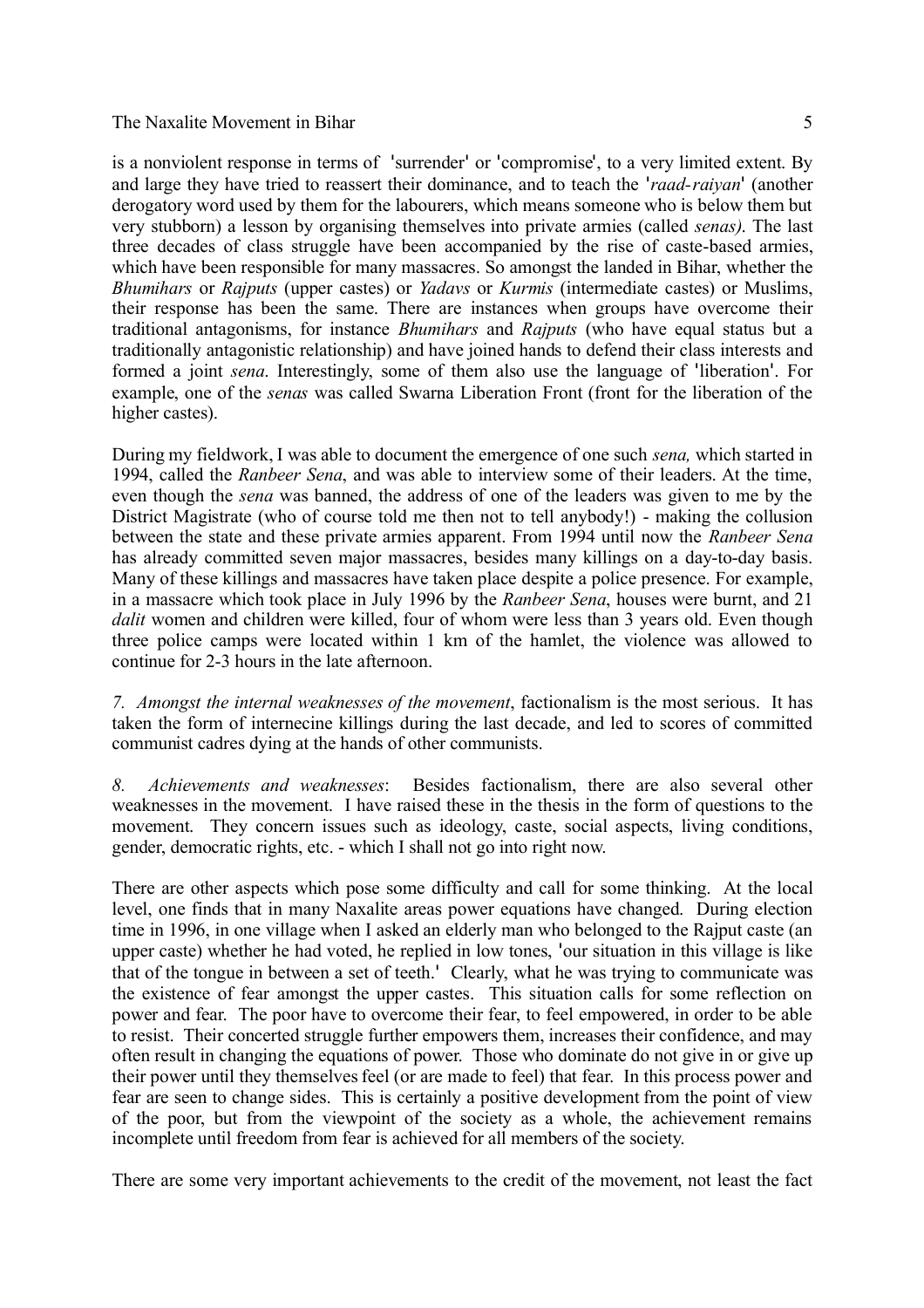that issues relating to the poorest people have been put on the political agenda. Besides, even though the Naxalites do not pretend to have faith in the present form of democracy or its institutions, they have done more for democracy and democratisation than those who are formally committed to it. The greatest gain of the movement is the confidence and fearlessness it has been able to instil in the people. For example, a labourer once told me, 'Earlier they used to beat us and we could do little but suffer, but now if a hand were raised to hit, I would hold that hand.' Many other faces come to my mind. What stays with me is their militant spirit conveyed in small but significant ways. For example, people have started giving different kinds of names to their children. Some have deliberately changed their own names from *Gariban* (poor), *Dukhan* (miserable) and *Bhikaridas* (beggar-slave) to *Suraj* (sun), *Bijli* (lightning), *Kiran* (ray of light), *Atal* (determined), to name just a few. So even in these small ways you can see a difference. [End]

## *Discussion*

#### *Persistence of the Caste System*

Annie asked if the caste system as such was breaking down with all these changes, or whether it was just a matter of the lower castes feeling stronger within that system. Bela replied that she did not think the caste system itself was breaking down; it still had very strong roots. Intercaste marriages, for example, were still taboo in Bihar as in no other part of the country and this was a major social problem. Sometimes young lovers had been killed because of the intercaste element in their love. Even in Gujarat the caste system was strong, but in Bihar it was also linked with violence. So in the wider society, and even in the Naxalite areas, you found that it still had roots. Widow remarriage continued to be taboo among the upper castes in Bihar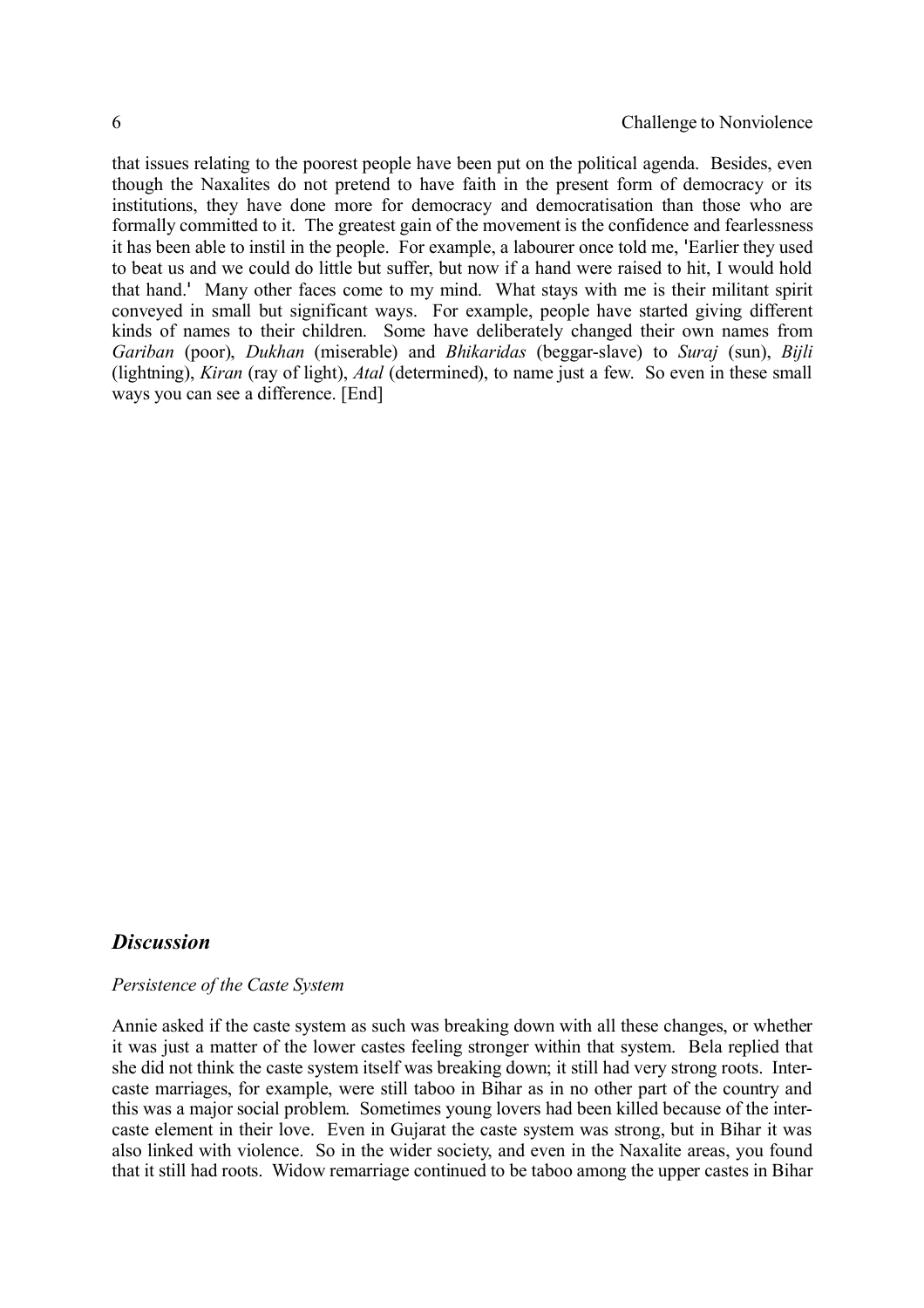while in other parts of India this taboo was breaking down. The Naxalites had taken action on issues such as marriage by promoting the concept of 'ideal marriage', encouraging simple rituals, and inter-caste marriages. They also protected inter-caste marriages where they were taking place. And within the communist movement there were a few examples of partnerships without marriage.

The notion of untouchability had not altogether disappeared even amongst members of the Naxalite movement. The *Chamars,* who were leather tanners according to their caste occupation and were considered as one of the most militant sections of the movement, might resist their untouchability vis-a-vis the upper castes, but might themselves not be able to treat those below them in the caste hierarchy, like *Doms* (responsible for dealing with human bodies for funerals), as their equals. This she found to be the case in a few Naxalite villages. The activists of the Naxalite movement in this respect were different from the members and supporters of the movement. They were clearly trying to provide an alternative model.

Even though an effort had to be made to fight against the caste system, in a society of that kind, the notion of caste was deeply entrenched and tied up with basic identities of individuals and communities. However, some positive aspects of caste needed to be acknowledged. For example, caste identity had played a crucial role in mobilisation in Indian politics in the post-independence period, especially against the elite politics represented by the Congress Party. This was evident in Bihar and Uttar Pradesh. The middle castes, like the *Yadavs,* which were numerically strong in these regions, had emerged as a powerful political force. *Yadavs,* a backward caste, had also been socially oppressed by the upper castes in these regions. This new-found political power of the backward castes had not only increased the confidence of members of these castes but also that of the lower castes.

This point was emphasised by a rickshaw puller she had interviewed in Patna in 1996 who had come to attend the *Garib* rally (rally of the poor) organised by the then Chief Minister of Bihar, Laloo Prasad Yadav. He said: 'Up to now, *rajas* (kings) have always belonged to the uppercastes; - if there has to be a king then let him be from the lower castes.' In his eyes and in the eyes of many other labourers like him in Bihar, even if a Chief Minister was corrupt (as is the case with Laloo Prasad Yadav), the fact that he belonged to a backward caste had some symbolic value.

#### *Nonviolent movements and the Naxalites*

Andrew said that in Tamil Nadu in the south people talked about Bihar in much the same way that Americans talk about Miami. Even so he encountered similar things in the south to what Bela had described. In a village in Tamil Nadu over 30 women and children were burned to death in the course of an armed struggle. When the landlords' men came along, the men with the weapons ran off and the women who were hiding in the huts were burned to death. At that point the nonviolent people moved in and were doing battle against both the landowners and the Communists, or revolutionaries, whom they detested. In the 1970s Jaya Prakash Narayan ('JP') had encountered the Naxalites when he went to work in Bihar. This was meant to be this wonderful state where Vinoba Bhave and the Gandhians had declared village socialism, but JP found that nothing had changed. Andrew wondered if there was any sign now of that constructive village work that the Gandhians promoted.

In her response, Bela spoke first about the JP-Naxalite relationship. The Naxalites in Bihar were strong in the early '70s, and JP said he would try to prove that the people did not need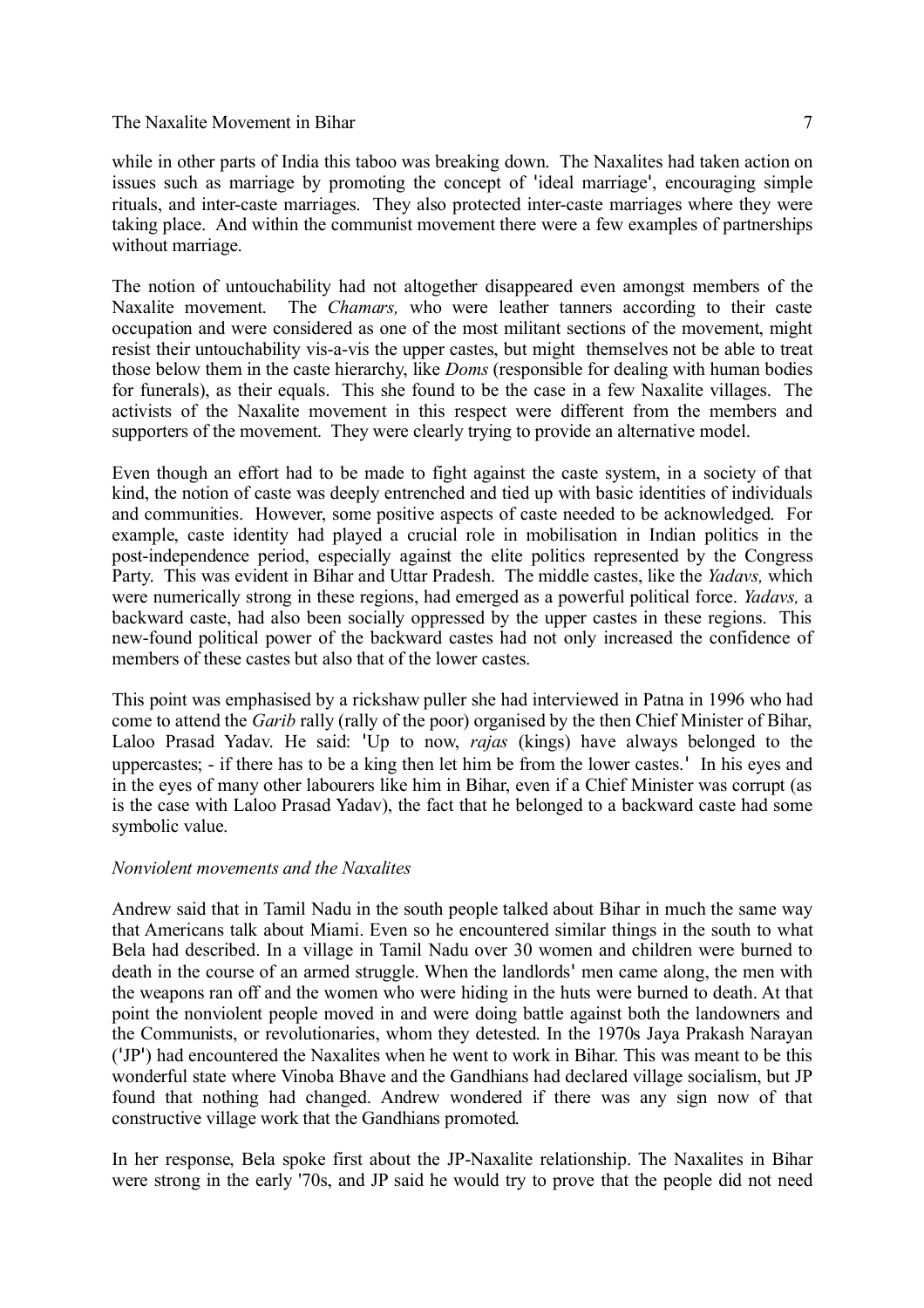Naxalism, and that change could be brought about in a different way. Unfortunately he only stayed in the area for a few months. JP's 1974 movement was powerful and brought about country-wide change, but its focus was opposition to Indira Gandhi's autocratic rule and to corruption which by then was already widespread. The reality of village India, especially of Bihar, with so much inequality, extreme poverty and oppression at a day-to-day level, was not directly on the agenda of the 1974 movement, and as a result it could effect little change in these aspects. Some efforts were made in this direction by the *Chhatra Yuva Sangharsh Vahini* (Student Youth Struggle Organisation) which was formed in 1978 and which looked on JP as a model, but this movement itself didn't last more than five or six years. It had to be remembered that the movement operated while the Janata Party - the party formed by JP which had ousted the Congress in the State Assembly elections in 1977 - was in power in the state. The Janataled government was not as pro-landlord as the previous Congress-led governments. But even within the *Vahini* movement, there was an ongoing debate about the merits of the use of violence as against nonviolence, and it was this question which, amongst others, contributed to its disintegration. If the movement had been able to sustain itself it could have provided an alternative model.

Andrew explained that these were idealistic young people who went out into the villages to work with the poor and landless and were critical in some ways of the old Gandhians whom they tended to regard as old farts with their fasting and spirituality. They also had a kind of class analysis and in that sense were different from the sort of Gandhians who said - 'love everybody!' Bela added that they had evolved a concept of *shantimaita (*peacefulness). They were against premeditated or planned violence but did not rule out the use of violence in selfdefence, if attacked. After the disintegration of the movement, some of the activists continued to do good work, like Anil Prakash, who works in North Bihar (and was one of the initiators of the *Ganga Mukti Andolan* - Liberate the Ganga movement).

It was interesting, she said, to observe what happened to people who had lived through a period of activism and were faced with the question of what to do with their lives when the movement disintegrated. Many of those involved in the *Vahini* group had joined NGOs, which represented a very different kind of politics. Some of these NGOs were also quite corrupt, as NGOs tended to be in Bihar - more so than elsewhere. In contrast, whether or not one would agree with the beliefs of the Naxalites, the fact was that they were ready to die for them. Many Naxalites had been killed since the movement first started in the late 1960s. A nonviolent movement with people having a similar kind of willingness to die for their beliefs had yet to arise in Bihar. And the problem was that if one wanted to start that kind of movement where would one go? Everywhere in Bihar you had these different kinds of groups with strong beliefs. There was a lot of contest between ideologies.

## *Differences over methods of struggle*

Michael asked to what extent the differences between groups focussed on the methods to be used. Did any of the Naxalite groups, for instance, reject terrorism in the strict sense of carrying out of massacres and indiscriminate attacks on people? Bela said there were indeed disputes over methods. For example, the Maoist Communist Centre (MCC), on the extreme left of the movement, believed that a Naxalite group owed it to the people to retaliate against a massacre of the struggling peasantry with a similar massacre of the upper castes. The approach of this Maoist group was - 'If you kill one, we shall kill four.' They had carried out this policy in the areas they controlled. This approach, however, had been severely criticised and condemned by other Naxalite groups who argued that this was not what Naxalism was about.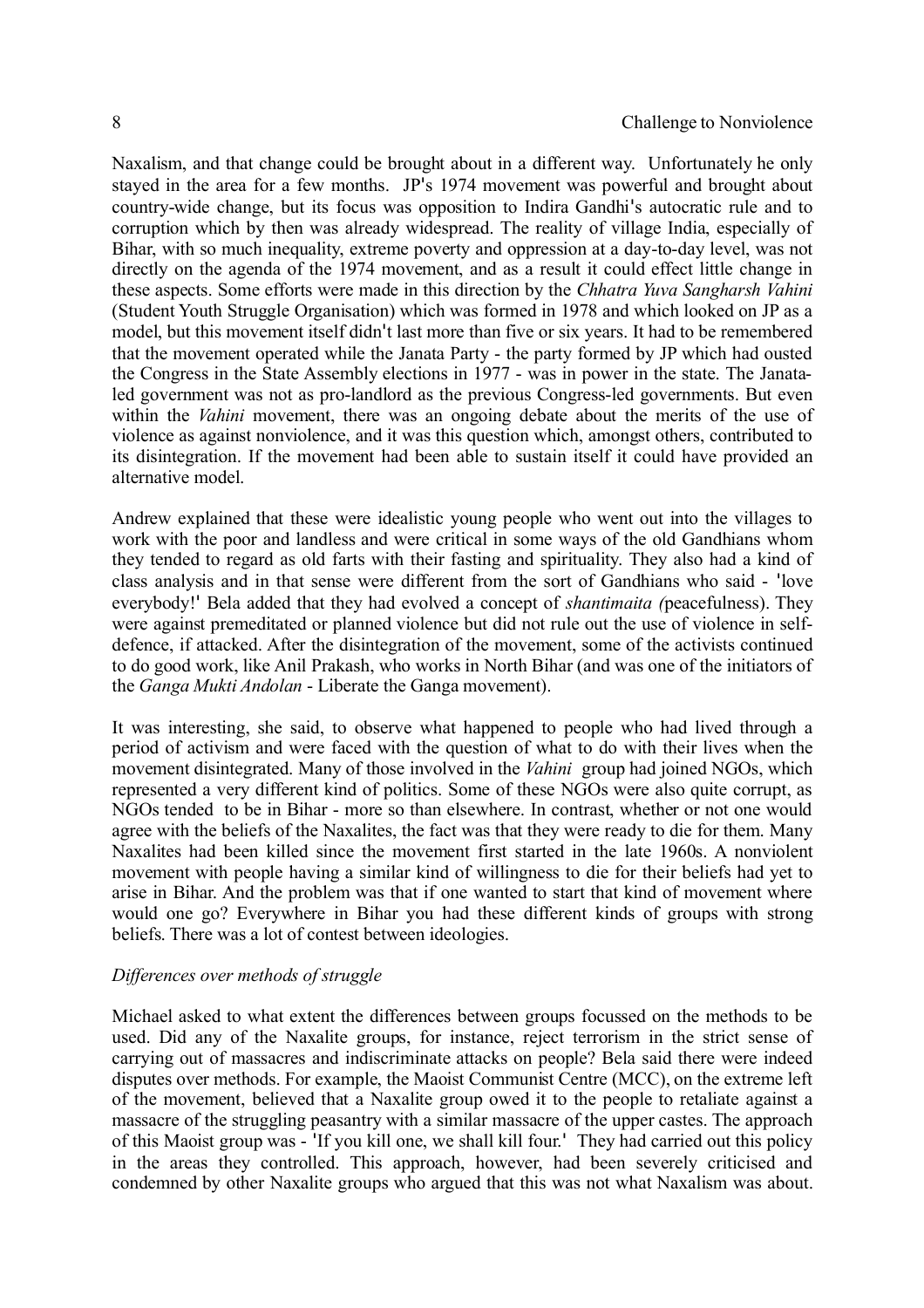Quite rightly they argued that a different way would have to be found.

The degree of brutality in the massacres conducted by the landlord or upperclass gangs forced one to reflect on their psychology. There had been many massacres in which the attackers surrounded a hamlet, burnt houses, and had gone into individual houses and raped women. Often they preferred to use knives and country-made weapons rather than guns. In a massacre in Bathani Tola (Bhojpur district) in July 1996, the *Ranbeer Sena* used knives to slit the throats of children less than 5 years old. On the night of 1 December 1997, the *Ranbeer Sena* killed 61 people in a village called Laxmanpur Bathe in Jehanabad district. The Naxalites in contrast, except in a few cases, had concentrated in their response on annihilating the leaders of these upper caste armies.

#### *Struggle for minimum wage*

Bela spoke of the problems of struggling even for a minimum wage. The traditional arrangement in Bihar was that a labourer was required to go to the landlord's field at dawn and continue working there till dusk. For that the labourer was paid less than a kilo of extremely poor quality grain called *khesadi*, which was later found to cause paralysis. Now the labourers were demanding a minimum wage, even though in other parts of India many groups were challenging the concept of the minimum wage itself. They demanded a *just* wage, not a *minimum* wage. But in Bihar the reaction of the landlords even to the more modest demand tended to be - 'How dare these labourers raise their voices!'

However, one should realise that a small farmer in Gujarat who had electricity 24 hours a day and was able to carry out intensive farming on a small piece of land might be better off than a landlord in Bihar with a much larger acreage. It was therefore also necessary to understand why successive governments in Bihar failed to deliver services such as electricity to the countryside. The level of corruption between states varied greatly. In Gujarat as against 80% work there might be 20% corruption. Over the years, therefore, the State had been able to build roads, provide electricity, supply functioning schools, and so forth. In Bihar, the figures were reversed. The level of corruption was around 80% and it was difficult to understand why this should be so. The level of violence in daily life was also extremely high. One rarely heard in Gujarat of a case of kidnapping, whereas in Bihar it was relatively common. Somebody once said that if you were not killed in Bihar it was because nobody was interested in killing you.

#### *Risks in the field research*

Annie asked if Bela had felt at risk during her travels and her work interviewing clandestine groups. Bela replied that of course there was some risk. But there was a degree of protection from the fact that she always told the various groups exactly what she was doing. She did not try to hide either her identity or purpose. She got a lot of cooperation, a lot of love. She had very little difficulty except from the police. In one instance she was with a small group of women who were going from village to village protesting against 'false encounters' - that is the killing of cadres by the police. It was her first day in that particular district and earlier she had left a message at the police inspector's office identifying herself and saying what she was doing. He had been out of his office at the time so she didn't meet him at that point. But when she was with the women the inspector and another policeman drove up in a jeep and began interviewing the leader of the group. When Bela tried to take photographs the inspector decided she must be a leader and ordered her arrest. She explained what she was doing, produced her Cambridge University library card and a letter from her supervisor - but he still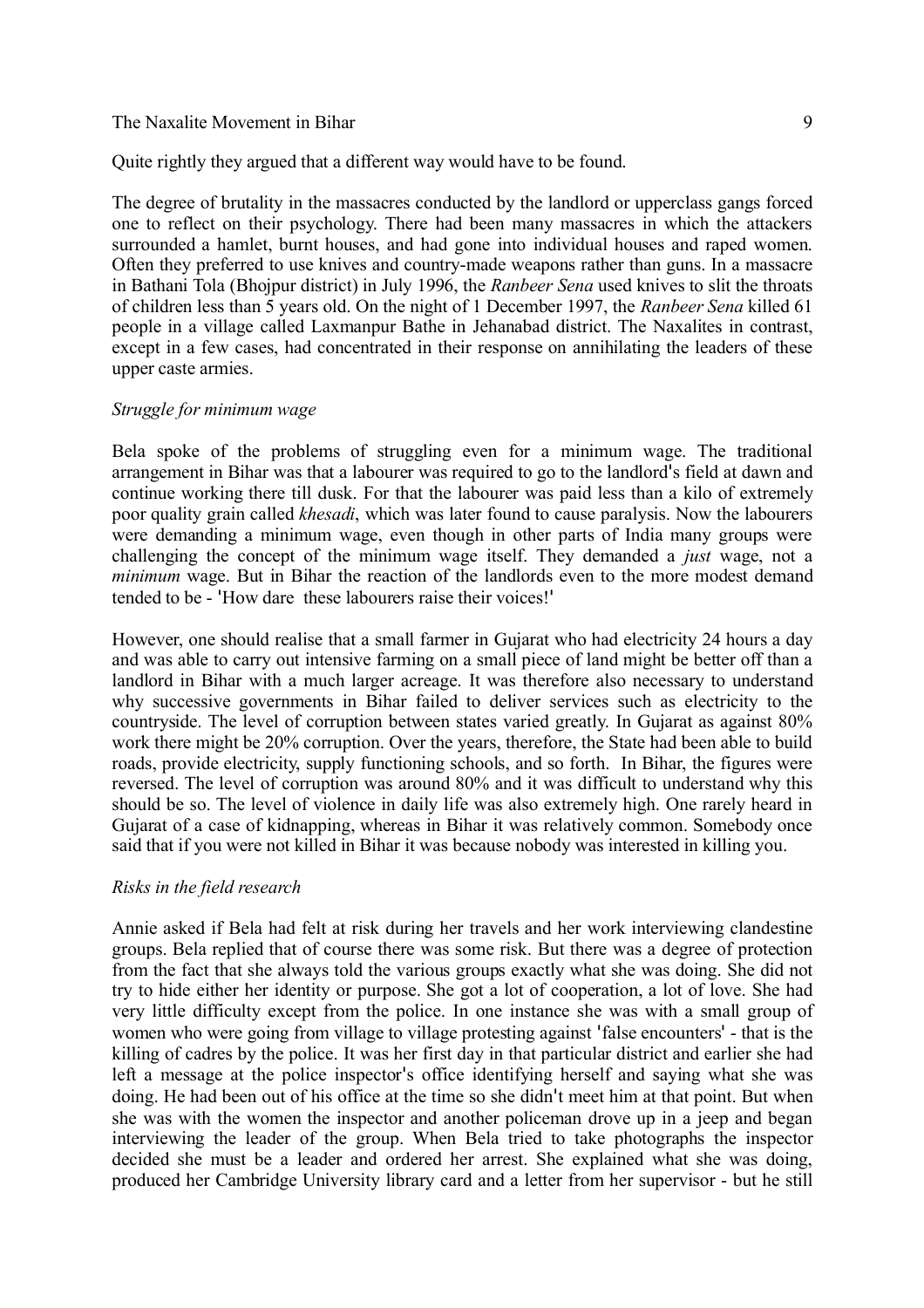refused to believe her. 'From your dress and your speech', he said, 'you don't appear to me to be a Cambridge student!' Formally they were all arrested and taken out of the village. But they then regrouped and continued the protest.

There were other kinds of risk, and in one instance she felt she had perhaps put herself in unnecessary danger. This was in 1995 when she went directly from one village, Sarathua, Bhojpur district, where ten *dalits* had been murdered at night a few months earlier, to the village of Belaur where it was known the killers had come from, and which was the headquarters of the *Ranbeer Sena*. (A survivor of the attack had identified the attackers as members of the *Ranbeer Sena* from Belaur.) She arrived in Belaur after dark, and after reporting to the police camp started making her way to the house of the Mukhia - the head of the *panchayat* (village council). As she approached his house, she was stopped by a group of men. One of them, who later turned out to be the Mukhia's son, insisted on searching her bag and said the only reason he would not do a body search was that she was a woman. He then took her to the Mukhia's *dalan* - an outhouse used for meetings by men and where the men also sleep. By this time night had fallen. In the light of a single lantern, surrounded by men in the now-full *dalan*, she sat interviewing them about their alleged involvement in the *Ranbeer Sena* and the murders at Sarathua. The man sitting next to her appeared to be holding a gun under his shawl. That night, contrary to her expectations, she was given the room adjacent to the *dalan* to sleep in. The Mukhia mentioned that the women's quarters would not be comfortable. Probably the real reason was that they did not want her talking to the women who might be more unguarded in what they said. That was an uncomfortable night as she knew that some of those men had probably taken part in the murders in Sarathua.

## *Gandhi's vision and Congress praxis*

Michael asked how it had come about that Congress, which Gandhi had envisaged and built up as an organisation and party to serve the people, was largely controlled by the rich and privileged. Was this something that had happened since 1948 or had it always been a problem with the Congress party? Some critics of Gandhi argued that he did not pay sufficient attention to the class issue, and was too close to landlords and industrialists.

Bela said that judging by her experience in Bihar the critics had a point. When she was trying to find out about the implementation of the 1950 Land Reform Act in Bihar, she discovered that already at that time, in the immediate aftermath of independence, the landlords were a strong lobby working against it. Most of them were in Congress, and Rajendra Prasad, the president, was himself a big landlord in Bihar and contributed to the stalling process. For five years they had managed to prevent the enactment and that allowed them sufficient time to use loopholes in the law to their advantage. So there was no doubt that the Congress Party was dominated by the more elitist sections of society. There were also records which showed that when Gandhi came to Bihar, where the tension between the landlords and the landless already existed, he did not pay sufficient attention to the problem. There may have been pragmatic reasons for this, since in all movements there are constraints that have to be taken into account. However, it was difficult to decide how big a part these constraints played in comparison to other factors. Michael added that perhaps some degree of class collaboration was inevitable in any struggle for national liberation.

Andrew referred to the writer Francine Frankel who argued that even if Congress had had all the best intentions on land reform, the key support for the party in the rural areas came from the very people who would be damaged by the implementation of the reforms. It could never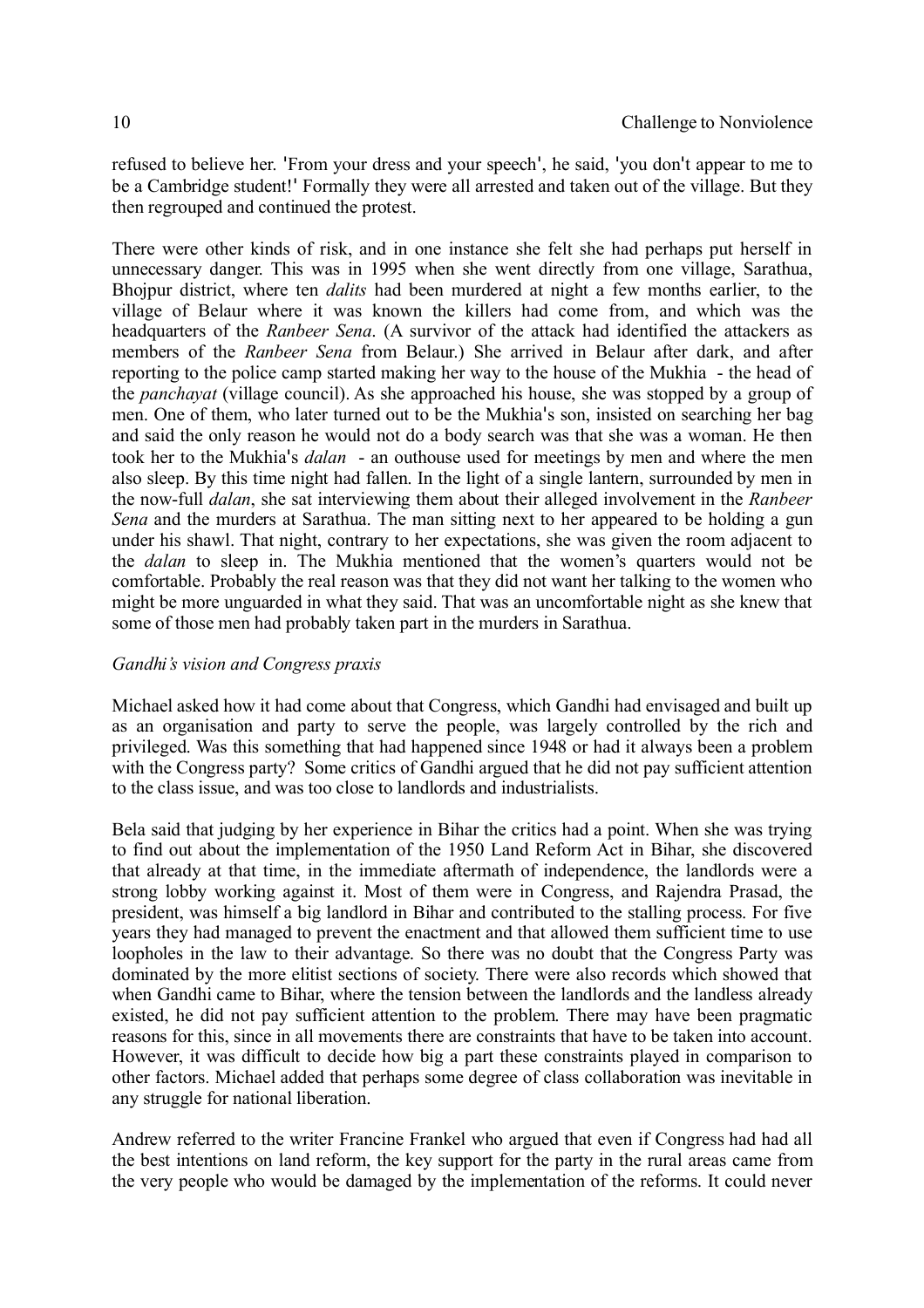afford to push them through in a serious way because these were the people who acted as the 'vote banks' with the castes to ensure that Congress kept getting returned to power. The people at the centre might want to implement the reforms but they depended on the people at the periphery whose position would be undermined by them. Bela said that shortly before his death Gandhi himself had expressed some unhappiness with Congress. Andrew added that Gandhi wanted Congress to disband and become servants of the people, and go out into the villages. However, even some of the Gandhians who went to work in Bihar got too close to the landlords and were themselves involved in corruption.

Bela said that the sad thing was that the struggle element went from Gandhianism after independence. The logic of his approach would have justified a campaign of satyagraha against the new government. Instead the Gandhian movement became too institutionalised. Michael said that given that many of the leaders of the independence struggle were members of the new government, it was bound to take some time before activists would be prepared to confront what they would have seen as their government.

#### *Gandhian institutions and People's Movements*

Andrew said he had showed some students a film from India called Narmada Diary, about the big campaign against the dam led by a woman, Medha Patkar. What struck him was that there was no mention of Gandhi throughout the film although all those principles of being nonviolent, and regarding their bodies as their only weapons were strongly present. He saw this as coming out of the Gandhian heritage. You had the old Gandhian movement which retained the name but was like a shell, and vibrant grassroots movements like the National Alliance of People's Movements (NAPM) which also came out of the nonviolent tradition.

Bela said the Gandhian institutions, and the 'old Gandhians', so to speak, were far removed from present realty and were symbolically represented by the cobwebs which was always the first thing you noticed whenever you visited one of their buildings. They wore *khadi* and retained all the symbols of the Gandhian movement, but this did not resonate with the people at the local level. Ordinary people in India today could not afford *khadi*. And the young people who during the '70s and '80s established a tradition of going to rural and tribal areas to join or shape a large number of social and political groups and movements which proliferated at the grassroots after independence did not identify themselves explicitly with Gandhianism. Some joined and worked within political parties, others worked with autonomous movements. The latter would be struggle based and fighting for rights. Medha Patkar, and the *Narmada Bachao Andolan* (NBA - Save the Narmada Movement) had very effectively opposed the big dam and what it stood for as far as India's development strategy was concerned.

Besides NBA, there were many other groups and movements at the local level, lesser known but of considerable significance, which had taken up important local issues concerning the tribals, *dalits* and other marginalised and oppressed communities. For example, there was a powerful and significant movement, the *Chhatisgarh Mukti Morcha* (Forum for the Liberation of Chhatisgarh), which had very effectively organised the miners in the area and was still active in Madya Pradesh in spite of the fact that their leader, Shankar Guha Nyogi, was shot dead a few years ago by henchmen of the contractors he and his group were opposing. In contrast to the NBA, Nyogi and CMM preferred to disregard the media. Nyogi's way of mobilising the people was unique. When he first started he was known to have been a wandering salesman selling groundnuts and cloth in order to make contact with the people of the area. Even though he himself was known to be of Marxist persuasion, CMM itself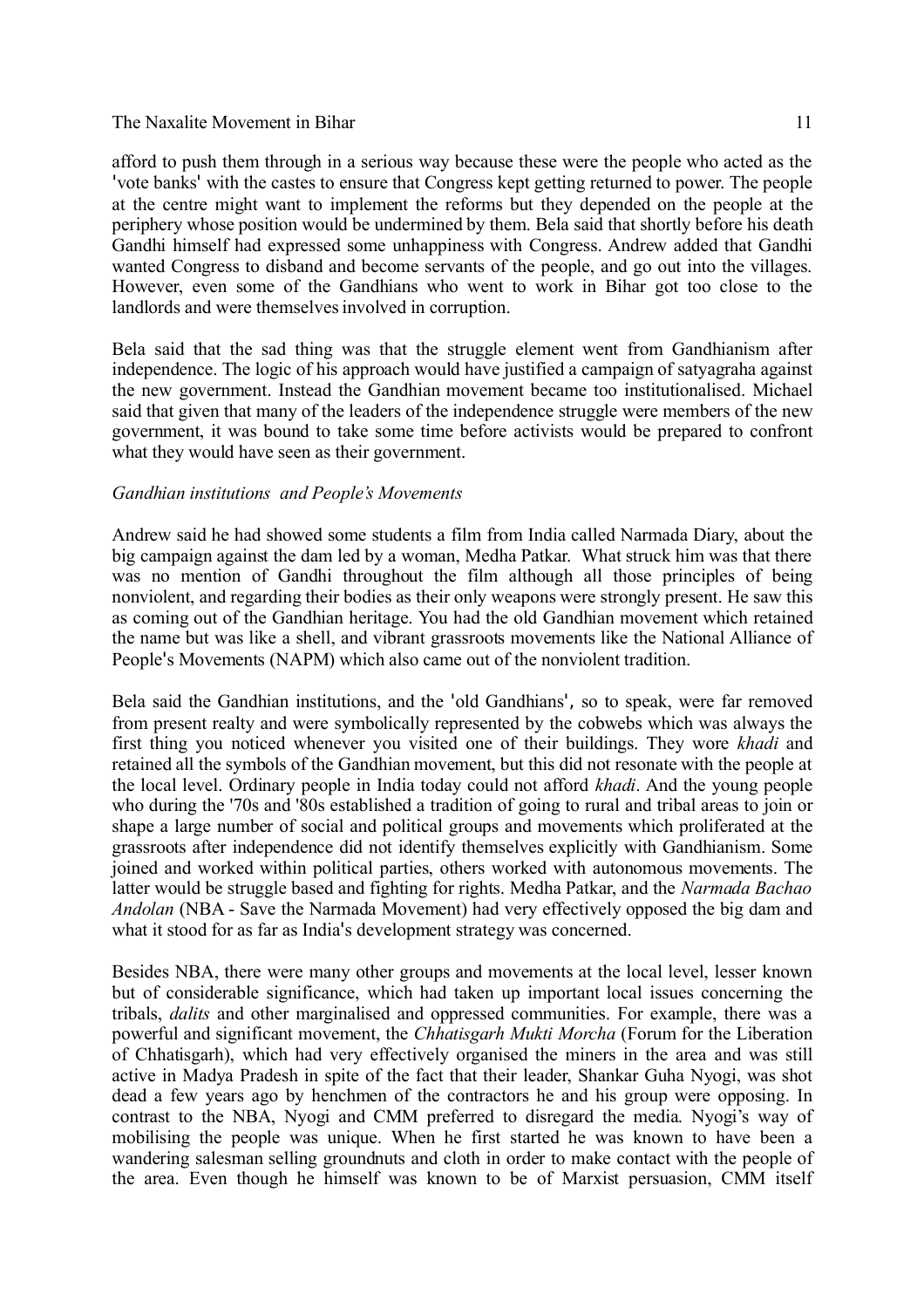remained autonomous. Another powerful movement, *Kashtakari Sangathana* (Organisation of Toilers) had been functioning in the tribal areas of Dahanu district in Maharashtra. Founded by Pradeep Prabhu, a Jesuit priest who was soon thrown out of his order, the movement had sustained itself for many years. All these groups were using nonviolent strategies including satyagraha, and in a sense, without saying so, were continuing the Gandhian tradition. In their practice, they had brought the Gandhian and Marxist approaches closer, without declaring themselves either Gandhian or Marxist because they did not want to be put in a particular box. However, perhaps the questions of ideology, goals and methods needed to be addressed more squarely by these and other grassroots groups than they had been so far.

#### *Problems of leadership in the grassroots movements*

Bela went on to say that one of the problems facing many grassroots movements in India was how to take the people along with them, without inadvertently using them for gains the leaders or the middle-class activists might think were in their best interest. Even in significant movements such as NBA or the Naxalite movement, there had been a tendency at times to take actions in the name of the people without due involvement. A people's movement, committed to the people, had to guard against an approach, however well-meaning, which relied excessively on ideas from the top. Instead activists might have to reconcile themselves to the fact that a process in which the people were involved in an equal way would be a slow one. Such an approach was often missing but was crucial in a country like India where the gap between the middle-class activists and the people was considerable. It was important that these representatives of the 'voice of the people' remained true to this task and aware of their responsibility so that the thinking and feeling of the ordinary people was not ignored. They, after all, were the real India.

Andrew said that perhaps this was where the constructive programme came into the picture; it was unfortunate Bob Overy was not present to talk to that. He himself had been impressed by those Gandhians who had lived and worked for years in one area and had gained the respect and trust of the people. However, it was not always easy to draw a line between serving the people in the Gandhian sense and using them, or invoking their name, in pursuit of one's own agenda.

As an illustration of Andrew's last point, Bela contrasted the approach of NBA and the *Khedut Mazdoor Sangath* (an organisation of peasants and labourers) in Madhya Pradesh, which was affiliated to NBA, when both of them faced the issue of how to respond to those tribal families who decided, after years of being part of the anti-dam movement, to give it up and accept resettlement and rehabilitation offered by the Gujarat government. NBA was known to have called them *dalals* (government agents). The KMS took a different approach. This was a smaller group of four or five young people who had been organising the tribals in that area for several years, and had taken up the dam issue when it arose - though fighting against the dam was one of the struggle issues and not the main one. Their conclusion was that if the people they had been working with decided for various reasons, like survival, to go for resettlement and rehabilitation, they would support them in that process and continue to regard them as part of their organisation.

Similar situations in the life of a movement might raise the question of the extent to which a people's movement was shaped by the people. Such movements derived their legitimacy and credibility from the fact that they were movements of ordinary people. She too was part of a movement of this kind, and hoped to continue to be so in future. At the same time, there were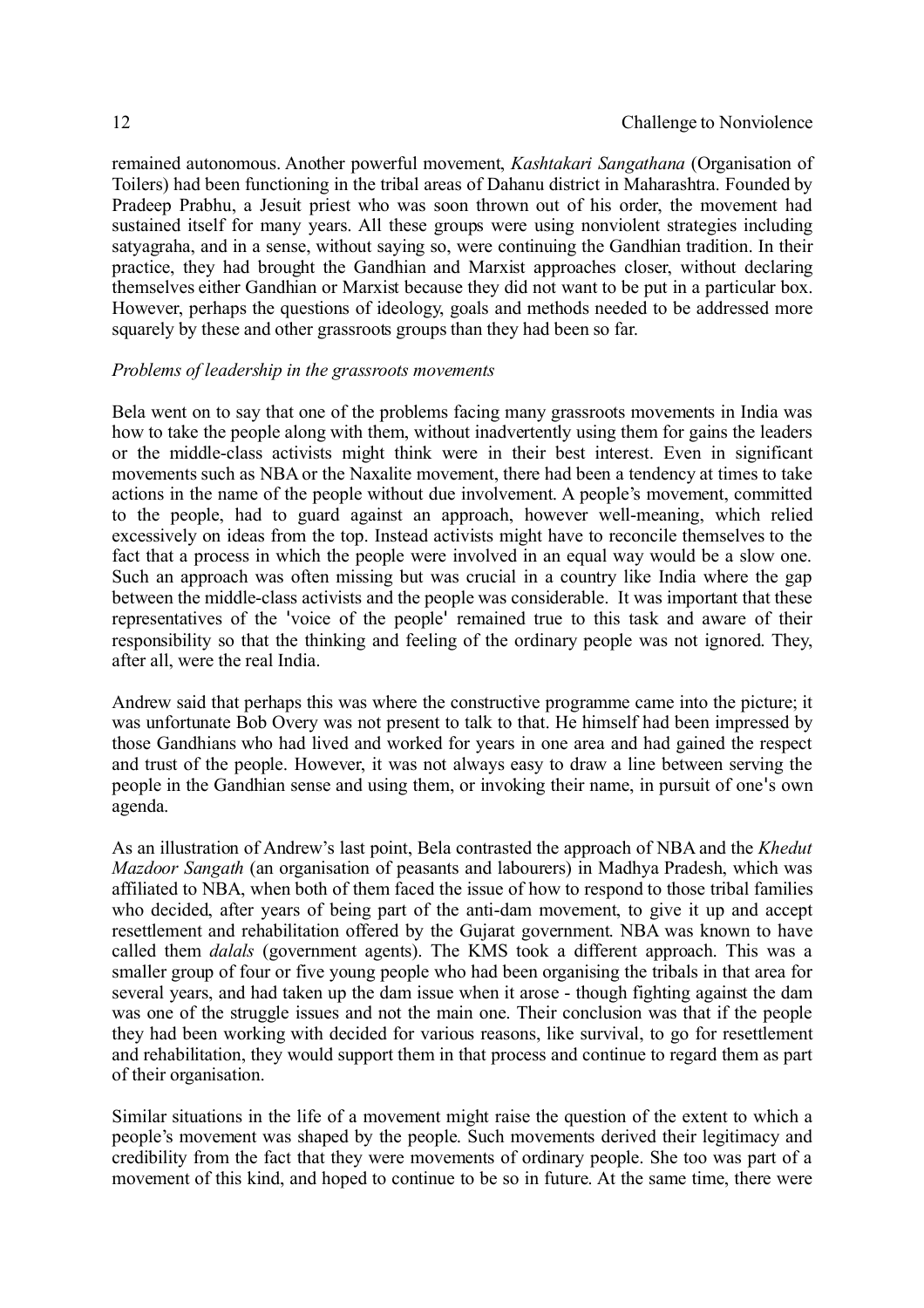some uncomfortable aspects which she understood from first-hand experience or after close association with particular movements. There was no doubt that once you had earned the people's love and respect, they were willing to trust you and follow you. This complete trust on the part of the people increased the responsibility of the middle-class activists to ensure that they continued to involve the people and themselves equally in the movement. From time to

time they might be required to take on a particular role, for example, as a mouthpiece of the movement while dealing with government officials or similar bodies. But for the good health of the movement they needed to immerse themselves in it like any other member. Bridging the gap between the activists and the people might be difficult but was only one of the many challenges and real dilemmas that faced a people's movement in India and perhaps elsewhere.